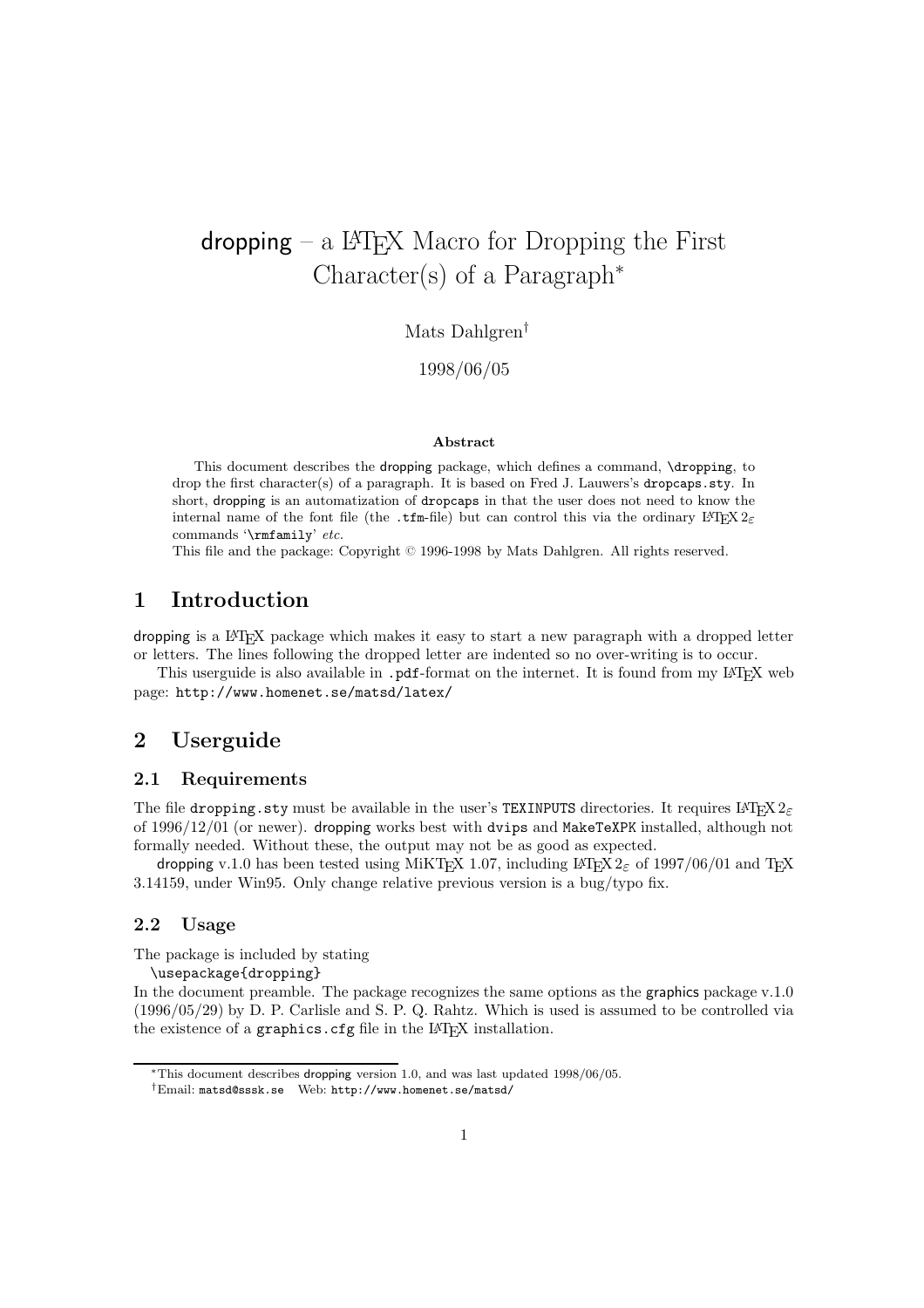#### **2.3 Commands**

\dropping The command \dropping is the main feature of the package. This command takes two mandatory and one optional argument:

\dropping[*len*]{*numb*}{*text*}

The *len* argument is a LATEX length (with unit) which states how far from the left margin the dropped text should start. A positive number corresponds to an indentation rightwards, a negative number will force the dropped text to start to the left of the paragraph. The default value is  $0pt$ , meaning the dropped text will be aligned with the rest of the paragraph. The mandatory *numb* argument should be an integer number which states how many lines tall the dropped text should be. The last argument, *text*, is the text which should be dropped. This argument may either be a single letter or several letters without any formatting information, or the argument may start with a font-changing command of the type \rmfamily. In the former case, there are no special things to think about, and the dropped text will be type-set in the document's default font. However, if a font-changing command is used, there are two things to be aware of: **1.** You can only use the font-changing commands \rmfamily, \sffamily, \ttfamily, \mdseries, \bfseries, \upshape, \itshape, \slshape, or \scshape (*i. e. not* the \text*xx* commands). **2.** The font-changing command(s) must be followed by a pair of braces,  $\{\}$ , and a blank space for the internal stripping routines to work. Several font-changing commands may be used in series. Thus, both  $\{\text{This}\}$ , {\bfseries{} this}, and {\ttfamily\itshape{} this} are examples of valid *text* arguments to \dropping. Note that the construct \textit{\dropping[*len*]{*numb*}{*text*}} does *not* work properly.

\bigdrop Fred J. Lauwers's command \bigdrop is also available if the dropping package is loaded. It has exactly the same syntax as if dropcaps is loaded, that is:

\bigdrop{*len*}{*numb*}{*font*}{*text*}

where the arguments *len* and *numb* are exactly the same as for \dropping (in fact, these two arguments are passed directly from \dropping to \bigdrop). The *font* argument is the internal font name to be used for the dropped text, *i. e.* the .tfm-file name (cmsl10 is an example of a valid *font* argument). The fourth argument, *text*, is the text to be dropped (only plain text is valid here!). For further details, please see the **dropcaps** documentation.

### **3 Examples**

**This** is ection gives some simple examples of the use of dropping. As a first  $\mathcal{S}^{\text{example}}$ , this very paragraph was started by stating the command the space before 'This'! example, this very paragraph was started by stating the command and the space before 'This'!

In addition, this paragraph gives an example where the optional first argument of **\dropping** is<br>
In addition, this paragraph was started by '**\dropping[-6pt]{2}{\slshape\sffamily{}** I}n', and as In addition, this paragraph gives an example where the optional first argument of  $\d$ ropping is you (hopefully!) can see, it works fine to have several font-changing commands in one \dropping command.

The third example is an examply<br>ou probably have figured out<br>For you to see the full effect of<br>in the paragraph, and so this<br>and on and on and on and on and on... he third example is an example where the default document font is being used. By now, you probably have figured out that this paragraph is started with '\dropping{4}{T}he'. For you to see the full effect of the dropping, there has to be at least four complete lines in the paragraph, and so this text with not so much to say the LATEX user is going on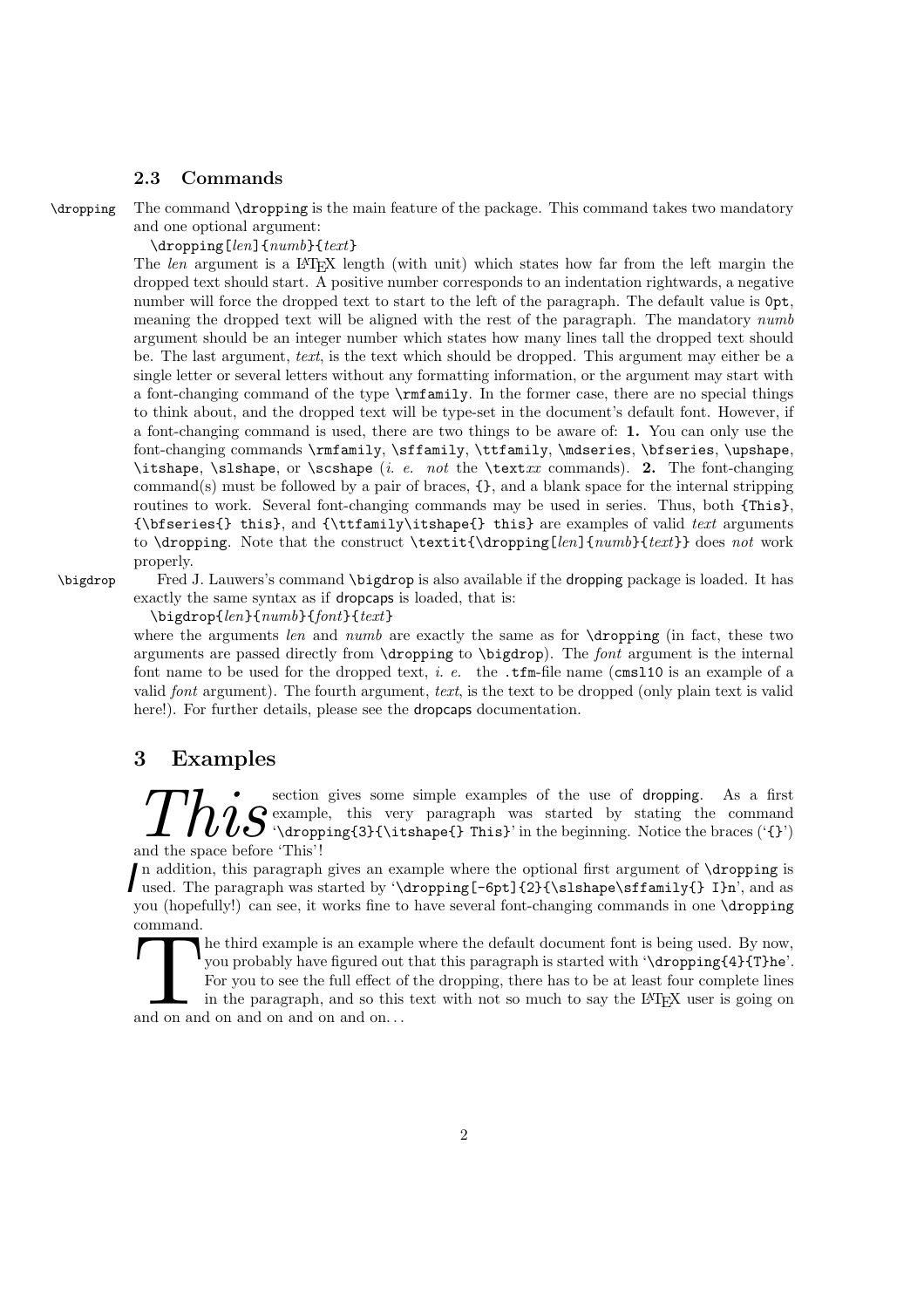### **4 Known Problems**

- If \dropping is used to start a paragraph which itself starts close to the bottom of a page, the dropped text will hang down into the footer and give a rather weird impression. Avoid this by some (unfortunately manual) page-breaking.
- Really large (more than two lines tall) dropped text is not very beautiful unless the graphics.cfg files specifies dvips as the default graphics' driver (or an option which in turn calls the dvips option).

## **5 Acknowledgements**

First and most of all, I want to acknowledge Fred J. Lauwers for providing the dropcaps package and letting me use the code thereof (according to the copyright notice in the dropcaps.sty file; see also dropping.ins). dropping would of course not be what it is today without Fred's work. (Unfortunately, I do not have any current e-mail address of Fred's.)

I also want to thank Donald Arsenau (asnd@reg.triumf.ca) and Robin Fairbairns (Robin.Fairbairns@cl.cam.ac.uk) for answering my question to comp.text.tex about conditional stripping of strings, as well as Piet van Oostrum (piet@cs.ruu.nl) and Alain Ketterlin (alain@ia1.u-strasbg.fr) for answering my "splitting of a string" question.

## **6 Sending a Bug Report**

dropping is likely to contain bugs. Although, I do not consider this to be a "supported" package, reports of bugs in the package are most welcome. Before filing a bug report, please take the following actions:

- 1. Ensure your problem is not due to your own input file, package(s), or class(es);
- 2. Ensure your problem is not covered in the section "Known Problems" above;
- 3. Try to locate the problem by writing a minimal LATEX input file which reproduces the problem. Include the command

\setcounter{errorcontextlines}{999} in your input;

- 4. Run your file through LATEX;
- 5. Send a description of your problem, the input file and the log file via e-mail to: matsd@sssk.se.

*Enjoy your L<sup>A</sup>TEX!*

*mats d.*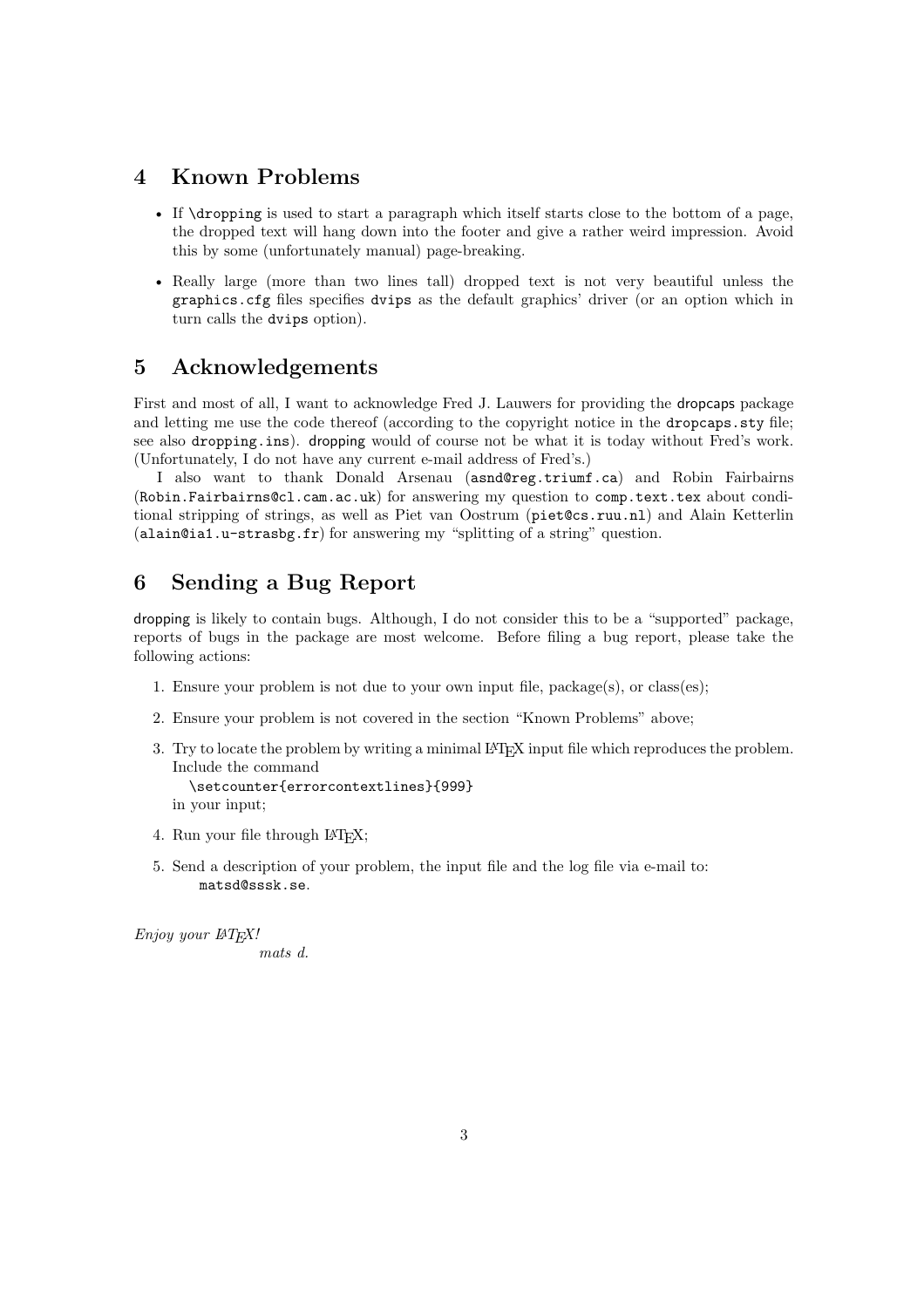## **The Code**

For the interested reader(s), here is a short description of the code. First, the package is to identify itself:

\NeedsTeXFormat{LaTeX2e}[1995/12/01]

\ProvidesPackage{dropping}[1997/06/12 v.0.12]

Then, some counters, dimensions and a boolean are set:

- \newcount\bigscale
- \newcount\down
- \newdimen\saveunitlength
- \newdimen\wantedheight
- \newif\ifstrtcmmnd \strtcmmndfalse

The differences between the different graphics' drivers are taken care of by means of options to the package. First, the dvips option is declared (code greatefully taken from dropcaps.sty).

```
8 \DeclareOption{dvips}{%
9 \newcount\wantedcount
10 \newcount\actualcount%
11 \newdimen\actualheight%
12 \def\findsize#1#2{%
13 \bigscale=1000%
14 \font\BIG=#1 scaled \bigscale%
15 \setminus \setminus 0 = \hbox{SIG #2}\16 \actualheight=\ht0%
17 \wantedcount=\wantedheight \actualcount=\actualheight%
18 \advance\actualcount by 50%
19 \divide\actualcount by 100%
20 \multiply\wantedcount by 10%
21 \divide\wantedcount by \actualcount%
22 \font\BIG=#1 scaled \wantedcount%
23 \setbox0=\hbox{\BIG #2\/}%
24 \bigscale=\wantedcount}}
Next, the "non-dvips-users'" code from dropcaps.sty is declared to be an option, "other":
25 \DeclareOption{other}{%
26 \def\nextmagstep#1#2#3{%
27 \bigscale=#3%
28 \font\BIG=#1 scaled \bigscale%
29 \setbox0=\hbox{\BIG #2\/}}%
30 \def\findsize#1#2{%
31 \nextmagstep{#1}{#2}{\magstep0}%
32 \ifdim\ht0<\wantedheight%
33 \nextmagstep{#1}{#2}{\magstephalf}%
34 \ifdim\ht0<\wantedheight%
35 \nextmagstep{#1}{#2}{\magstep1}%
36 \ifdim\ht0<\wantedheight%
37 \nextmagstep{#1}{#2}{\magstep2}%
38 \ifdim\ht0<\wantedheight%
39 \nextmagstep{#1}{#2}{\magstep3}%
40 \ifdim\ht0<\wantedheight%
41 \nextmagstep{#1}{#2}{\magstep4}%
```

```
42 \ifdim\ht0<\wantedheight%
```

```
43 \nextmagstep{#1}{#2}{\magstep5}%
```
\fi\fi\fi\fi\fi\fi}}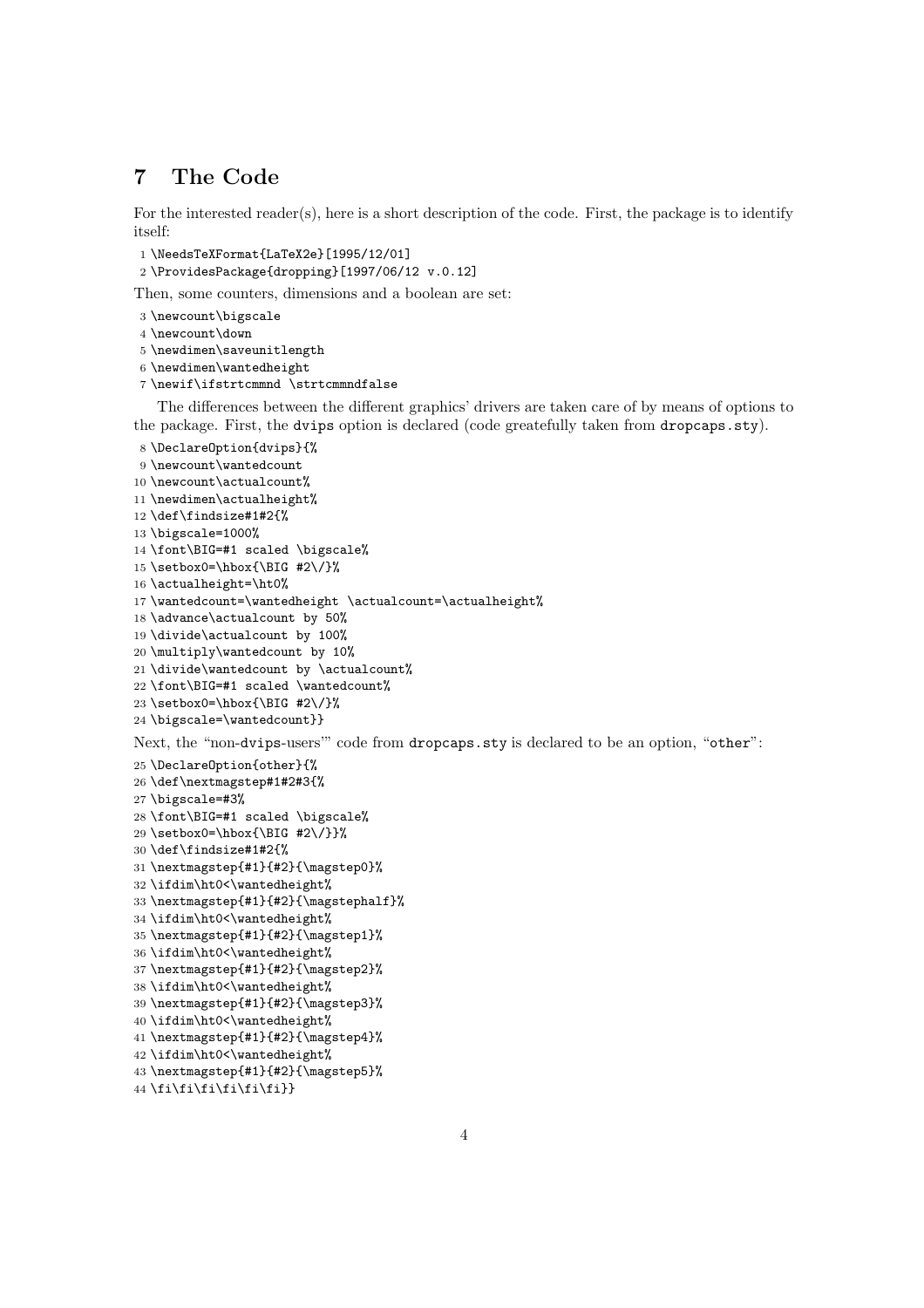Following this, the various other graphics' drivers as recognized by the graphics package are declared. The xdvi option just calls dvips (as in graphics), and so does the oztex option<sup>1</sup> (a recent release of OzT<sub>F</sub>X contains a graphics.cfg which calls the dvips-option of graphics). All other options call the other option. **Note** if some user(s) find that an option should use dvips instead of other, please feel free to change in your local dropping.sty file as long as you also inform me (via e-mail to matsd@sssk.se) of the appropriate change!

```
45 \DeclareOption{xdvi}{\ExecuteOptions{dvips}}
46 \DeclareOption{dvipsone}{\ExecuteOptions{other}}
47 \DeclareOption{dviwindo}{\ExecuteOptions{other}}
48 \DeclareOption{emtex}{\ExecuteOptions{other}}
49 \DeclareOption{dviwin}{\ExecuteOptions{other}}
50 \DeclareOption{oztex}{\ExecuteOptions{dvips}}
51 \DeclareOption{textures}{\ExecuteOptions{other}}
52 \DeclareOption{pctexps}{\ExecuteOptions{other}}
53 \DeclareOption{pctexwin}{\ExecuteOptions{other}}
54 \DeclareOption{pctexhp}{\ExecuteOptions{other}}
55 \DeclareOption{dvi2ps}{\ExecuteOptions{other}}
56 \DeclareOption{dvialw}{\ExecuteOptions{other}}
57 \DeclareOption{dvilaser}{\ExecuteOptions{other}}
58 \DeclareOption{dvitops}{\ExecuteOptions{other}}
59 \DeclareOption{psprint}{\ExecuteOptions{other}}
60 \DeclareOption{pubps}{\ExecuteOptions{other}}
61 \DeclareOption{ln}{\ExecuteOptions{other}}
62 \DeclareOption*{\ExecuteOptions{other}}
```
Now it is time to load the graphics.cfg file, and if it is not found send a warning to the user and assume dvips is around. . . Then in order to free some memory, any remaining option is processed.

```
63 \InputIfFileExists{graphics.cfg}{}{%
```

```
64 \PackageWarningNoLine{dropping}{%
```
You have no 'graphics.cfg' file installed.\MessageBreak

```
66 I will assume you are using 'dvips'}
```

```
67 \ExecuteOptions{dvips}}
```

```
68 \ProcessOptions
```
\bigdrop Next follows Fred J. Lauwers's original command \bigdrop except that the \typeout statements have been removed.

```
69 \def\bigdrop#1#2#3#4{%
```

```
70 \saveunitlength=\unitlength%
```

```
71 \unitlength=\baselineskip%
```

```
72 \setbox1=\hbox{\the\font I}%
```

```
73 \wantedheight=#2\baselineskip \advance\wantedheight by -\baselineskip%
```

```
74 \advance\wantedheight by \ht1%
```

```
75 \findsize{#3}{#4}%
```

```
76 \hangindent=\wd0 \advance\hangindent by #1%
```

```
77 \hangafter=-#2%
```

```
78 \ifdim\dp0>0.25\baselineskip%
```

```
79 \loop\ifdim\dp0>\baselineskip
```

```
80 \advance\baselineskip by \baselineskip
```

```
81 \advance\hangafter by -1
```

```
82 \repeat
```

```
83 \advance\hangafter by -1
```

```
84 \baselineskip=\unitlength
```
<sup>&</sup>lt;sup>1</sup>Thanks to Johan Fröberg (emgion@physchem.kth.se) for testing dropping on his Macintosh.